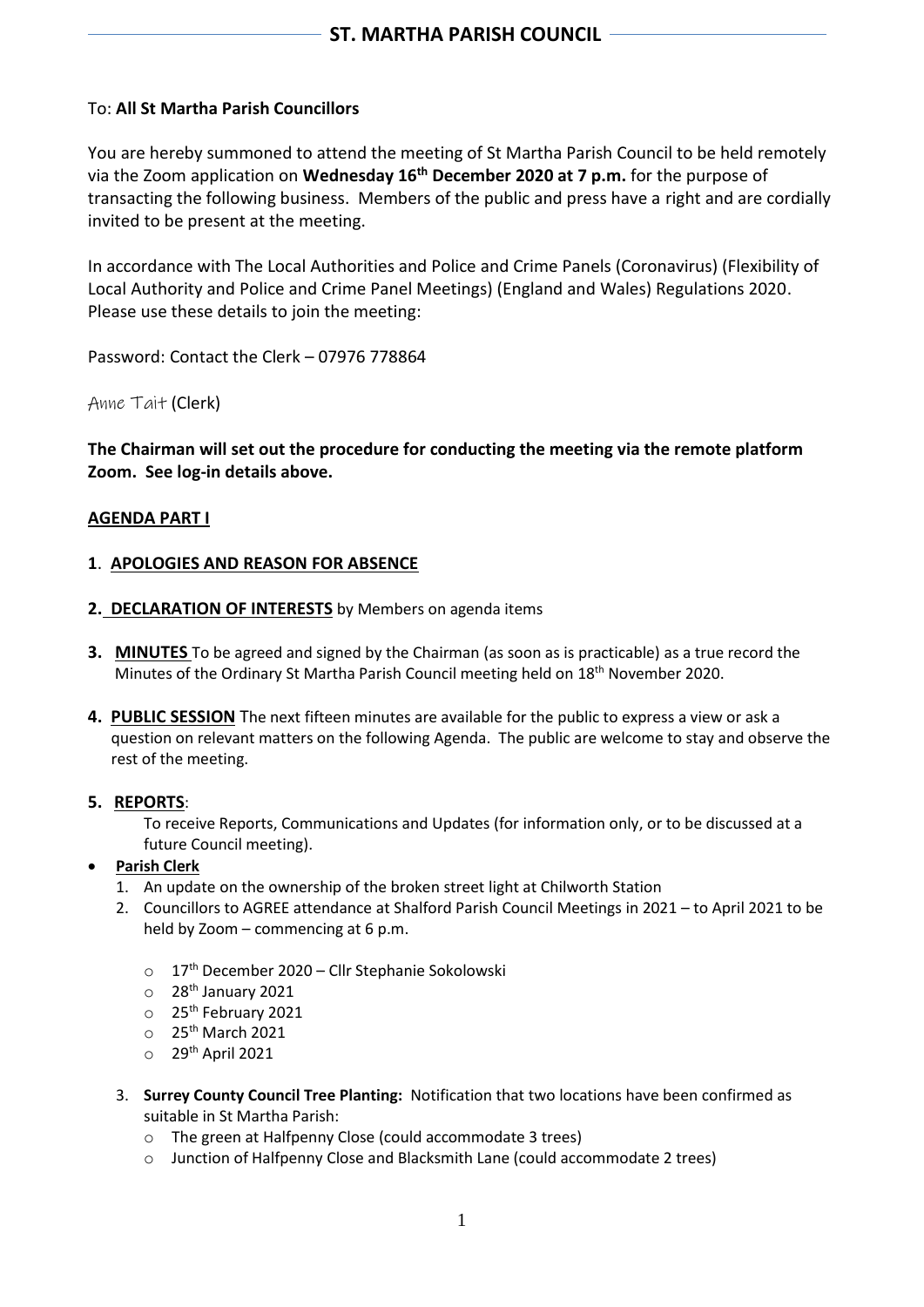- 4. **WEBSITE ACCESSIBILITY:** Cllrs to **NOTE** any update on the discussions with Shalford Parish Council re future format of documents.
- **Borough Councillors** (5 Minutes)
- **Surrey County Councillor** (10 Minutes**):**
- **Parish Councillors**
	- 1. Cllrs to **DISCUSS** the meeting with Charles Botting regarding the flow of water issue in The Gunpowder Mills Estate following the site visit on 12/10/2020.
	- 2. **The Silent Soldier** at Chilworth War Memorial. Cllrs to **DISCUSS** the removal and storage.
	- 3. **Ethical Standards and Code of Conduct –** Cllrs to **DISCUSS** the GBC training on 26/11/2020 and suggestions from Cllr Mrs Allen.
	- 4. **The Footpath parallel to Bridleway linking Blackheath -** Cllrs to **DISCUSS** the work required and reported by Cllr Mrs Price.

## **6. HALFPENNY LANE AND SURREY HILLS**

• Councillors to **DISCUSS** the traffic in Halfpenny Lane/White/Guildford Lane and a proposal for Halfpenny Lane to be a Green Lane as a pilot project.

## **7. AUTHORS OF THE PARISH MAGAZINE IN 2021**

Councillors to **DISCUSS** and AGREE authors of the editorial.

#### **8. DATE AND TIME OF PARISH COUNCIL MEETINGS FROM JANUARY 2021 TO MAY 2021**

Councillors to **DISCUSS** and AGREE dates and time of meetings from January 2021 to the Annual Meeting of the Parish Council in May 2021.

#### **9. THE GUNPOWDER MILLS**

West Lodge:

- To **RECEIVE** an update on the Heritage Lottery application
- To **NOTE** any updates on the West Lodge Planning Application and proposed Lease from GBC.

#### **10. PLANNING**

(a) **To RECEIVE and NOTE** the outcome of applications previously reported:

- 20/P/01748 **- 138 Dorking Road, Chilworth, GU4 8RF** Erection of a single storey side extension *GBC APPROVED 08/12/2020*
- **20/P/00927: Girraween, Mill Lane, Chilworth, GU4 8RP**. Erection of a replacement 5 bedroom dwelling and garage following demolition of existing house and outbuildings *GBC APPROVED 23/11/2020*
	- **(b) To RECEIVE and NOTE** applications received since last meeting (18/11/2020) Cllrs to discuss and agree a response to GBC on the following applications:
- **20/P/01987 - Retlaws, 15 Roseacre Gardens, Chilworth GU4 8RQ** First floor extension including extension to existing side dormer. **Response to GBC by 18/12/2020**
- **20/P/02091 6 Dorking Road, Chilworth GU4 8NR –** Proposed erection of a pair of two storey semidetached dwellings following demolition of existing bungalow. **Response to GBC by 02/01/2021**

#### **11. HIGHWAYS AND RIGHTS OF WAY**